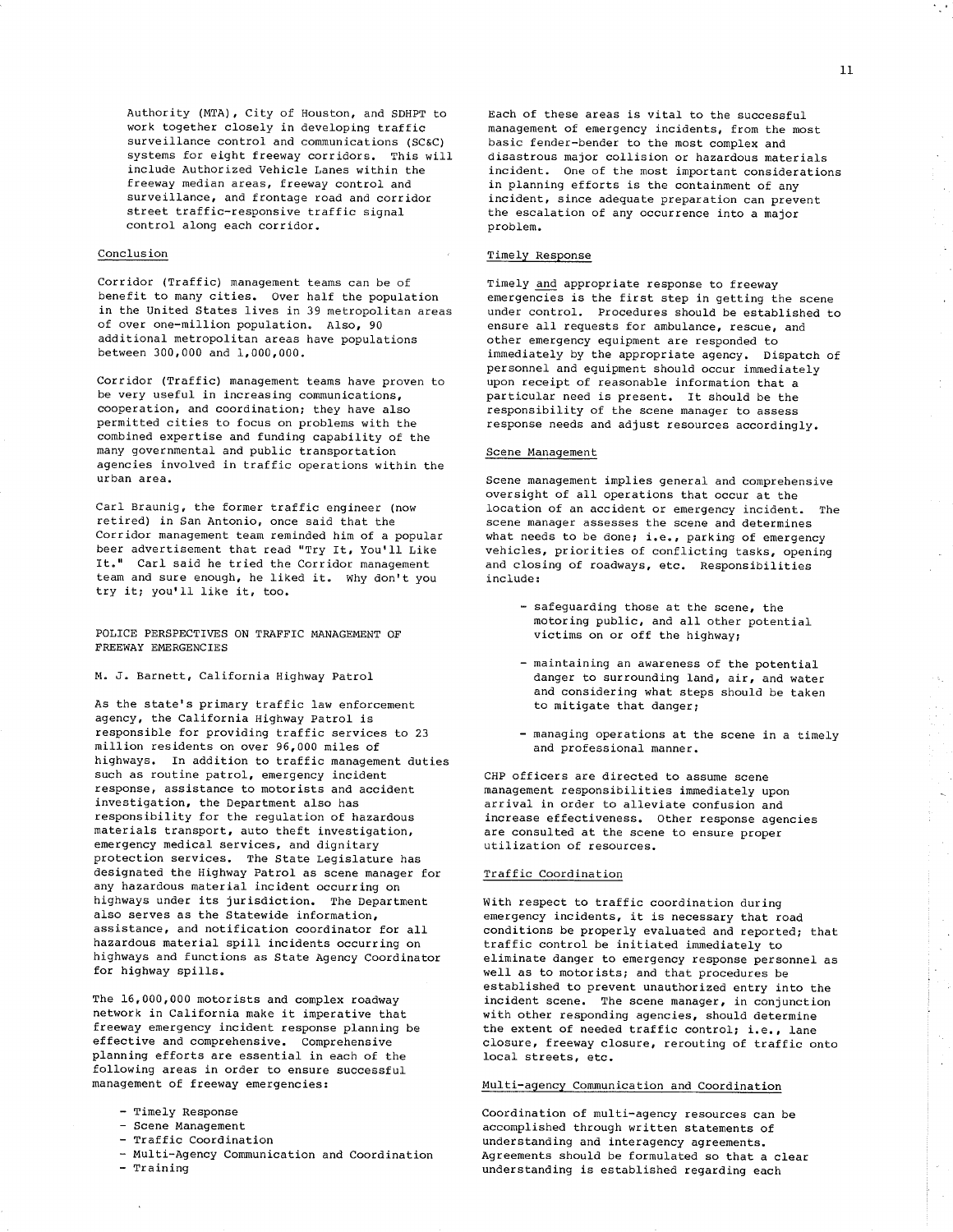agency's organizational authority, areas of responsibility, and response and equipment capabilities. In addition, all procedures and operational capabilities of involved agencies should be publicized within each planning area, to ensure that all personnel are made fully aware of available resources and expertise.

Upon arrival at the scene of major incidents, the responding officer should establish a Command Post at the best location for observation of operations and coordination with other agencies. The Command Post can be identified by placing a distinctive flag on an enforcement vehicle antenna. The use of the Command Post as a central information source can reduce confusion and delay, and improve press relations and interagency communications.

One of the methods employed by the CHP to enhance its scene management capabilities is the use of Emergency Incident Management Vehicles (EIMVs). These vehicles are used to respond to emergencies caused by major traffic accidents, disasters, significant hazardous materials incidents, and similar major events. The vehicles, which function as a Command Post location, are fully self-contained motorhome-type vehicles, equipped with wall-mounted desks, a conference table, chairs, bookcases, and sophisticated communications equipment. Also included is an assortment of manuals and reference materials, a portable public address system, mobile telephones, modular telephones, and wind direction/speed indicators.

## Training

Training is one of the key elements of emergency incident response, particularly interagency hazardous materials response training. The Department's training program includes emergency incident response, scene management, and after-incident follow-up for new officers, field supervisors and managers. The CHP also conducts hazardous materials spill training for cadets, in-service officers, and sergeants, as well as conducting a statewide interagency training program for California police and other first responders. This training was developed as three modules in order to provide differing levels of instruction for the various personnel who might be involved in hazardous materials incidents. Module I consists of an eight-hour basic awareness course and is geared for officers and sergeants. Module II is designed primarily for sergeants and concentrates on the specifics of on-site tactical problems. Module III is geared for command-level personnel and is an advanced course covering scene management, use of resources, planning considerations, and post-incident evaluations.

## Emergency Incident Management

Of the various types of freeway emergencies handled by the Department, some require more extensive planning and coordination than others. Based upon interpretation of various statutes, the Highway<br>Patrol defines "Emergency Incident" as any unplanned event that results in an interruption of traffic flow and causes actual or potential property damage, injury, or loss of life; and that necessitates the mobilization of various emergency service elements to alleviate the incident and restore order. This definition is used in all the interagency training conducted statewide to ensure uniformity. Major freeway accidents and hazardous material spills place the maximum demand upon

Department and allied agency resources. However, all incidents are of concern to us, not only because of the possible injuries, loss of life, and property damage, but also because of the possibility of hours of freeway downtime. Lane closures can result in numerous hours of motorist delay, which can translate to a substantial cost to the public. For example, in a recently completed study, the CHP developed an estimate of cost per hour of motorist delay in Los Angeles, Ventura, and Orange Counties as of January 1984. The value of motorist delay is estimated at \$8.83 per hour, with 1,300,000 estimated hours of motorist delay documented due to truck-involved accidents between January 1979 and May 1984. This totals approximately \$11,500,000 lost to the public over the 65-month period.

 $\Box$ 

 $\mathcal{L}_{\text{out}}$ 

чü,

Ġ

 $\mathbf{r}$ 

 $\epsilon^{\rm th}$ 

 $\bar{\beta}$ 

 $\frac{1}{2} \sum_{i=1}^{n} \frac{1}{2} \sum_{j=1}^{n} \frac{1}{2} \sum_{j=1}^{n} \frac{1}{2} \sum_{j=1}^{n} \frac{1}{2} \sum_{j=1}^{n} \frac{1}{2} \sum_{j=1}^{n} \frac{1}{2} \sum_{j=1}^{n} \frac{1}{2} \sum_{j=1}^{n} \frac{1}{2} \sum_{j=1}^{n} \frac{1}{2} \sum_{j=1}^{n} \frac{1}{2} \sum_{j=1}^{n} \frac{1}{2} \sum_{j=1}^{n} \frac{1}{2} \sum_{j=1}^{n$ 

 $\frac{1}{2}$ 

 $\sim$ 

 $\mathbb{Z}/\mathbb{R}$ 

 $\sim$ 

 $\chi^{(2)}$ 

#### San Ramon Hazardous Material Spill

The following is an example of a freeway emergency incident that occurred in California. The incident is described in detail; analyzed for appropriate response and handling; and discussed with respect to the operational problems that occurred.

The San Ramon Incident occurred at noon in September of 1981, on Interstate 680, a six-lane north/south freeway in Contra Costa County. The average daily traffic volume on this roadway is  $91,000$  vehicles. The area is moderately populated (Est. 693,670), with several communities including San Ramon adjacent to the freeway. At the time of the spill, a multi-agency preplanning effort was underway in the County, but had not been completed. This lack of a finalized Emergency Incident Plan contributed to the operational problems that occurred in handling the incident.

An agricultural checkpoint was being conducted in San Ramon on a random basis to check for possibly contaminated fruit being taken out of the area. As a vacuum tank truck pulled slowly through the inspection lane, two Department of Agriculture officers observed that it was leaking a liquid substance and emitting an orange-colored cloud from the rear of the trailer. The truck was stopped by CHP officers and the shipping manifest examined. It was determined that large quantities of extremely toxic and hazardous corrosive acids such as nitric, sulphuric, hydrofluoric, and hydrochloric acids were present, as well as acetic acid and several heavy metals.

As a result of the leak, a potentially lethal cloud began to spread toward a residential area about 0.4 miles east of the spill. Upon arrival of the CHP shift supervisor, a Command Post was established 0.4 miles south of the spill on northbound 680. Traffic control was established at major intersections, stopping or diverting vehicular traffic in the immediate area.

Because of the toxicity of the gas and the proximity of residential development, it was determined that the immediate area (one square mile) should be evacuated immediately. The evacuation was handled by the Contra Costa County Sheriff's Department at the direction of the Scene Manager. In addition to the CHP and Contra Costa County Sheriff's, 30 other agencies responded to or were involved in handling the incident. These agencies included the California Department of Transportation (Caltrans), police, fire services, hospital services, ambulance services, and hazardous material cleanup companies.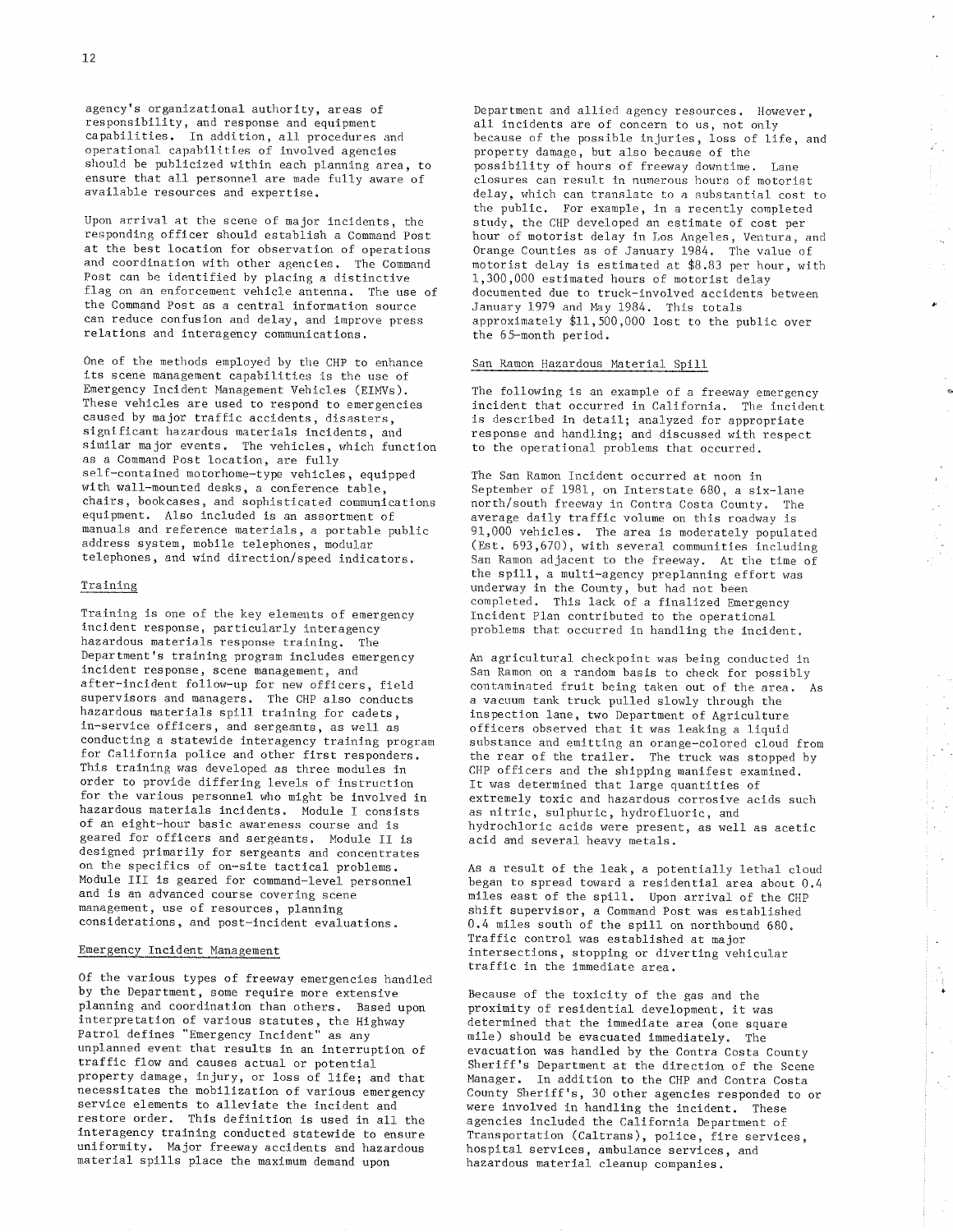This incident illustrates many of the problems that can occur when prelininary planning for energency íncidents is incomplete. One of the major problems encountered was the organization of the evacuation by the Sheriff's Office. The area is primarily residential and contains several primary schools. However, neither the school district nor the county had conducted evacuation planning or training. There was no evacuation plan for the community as a whole or for the individual schools. This resulted in several mixups regarding who to notify and where the children and adults should go. Media reports of the incident added to the concern of parents who rushed to the school but were unable to locatê their children. At one point, some of the children being evacuated were sent in the wrong direction, toward the poisonous gas rather than away from it. The evacuation site also was changed in the middle of the operation so many parents could not locate their children. In some cases, neighbors had aLready transported groups of neighborhood children but since no record was kept of which children were released or to whom, there was a great deal of confusion and concern by parents.

The media, in an effort to provide up-to-the-minute reports, obtained infornation from sources other than the Scene Manager. This resulted in the broadcasting of inaccurate information on several occasions. On-scene personnel also had difficulty controlling nedia access to the area, causing danger to media and emergency personnel, as well as creating interference with on-site operations. For example, at one point a media helicopter hovered directly over the tank truck in order to obtain better footage, thereby dispersing the gas into the Comnand Post area. The Command post had to be moved to another location as a result. The Helicopter crew were overcome by fumes and made an emergency landing on the freeway, further adding to the emergency.

The following are some of the conclusions reached as a result of the after-action examination of the handling of the San Ramon spill.

### Planning

The county did not have a finaLized plan for handling hazardous materials spills. Evacuation plans were either nonexistent or incomplete, with no provision for specific evacuation sites. Self-contained breathing equipnent necessary for the safety of emergency response personnel was not available. Methods to ensure colLection of potential evidence had not been established, which could have created substantial probLems in the event of any liability suits.

#### TimeLy Response

Response to the scene occurred within minutes of notificatíon that a problem existed. InitiaL observation of the orange cloud and leak from the tank truck occurred at 1205 hours; the Command Post was established by the Scene Manager at 1232 hours. In the intervening 27 minutes, I-680 was closed; traffic control established; the Sheriff's Office, Caltrans, fire personnel, the county office of Emergency Services, IT Corporation (chemical spill identification and cleanup company), and additional CHP officers all responded to the scene; and air traffic control over the scene was establíshed.

### Scene Management

Scene Management was handled by the CHP shift supervisor. Command Post operations suffered from a definite Lack of personnel and the availability of on-site communications capabilities. This could have been avoided through the use of the Contra Costa County Sheriff's Office communications trailer; however, due to lack of planning, there was no trailer hitch available to haul the trailer to the site until the incident was nearly over. Controlling some media personnel's access to the scene also proved to be almost inpossible.

## Traffic Coordination

Traffic control was established almost inmediately, with the occurrence of only one minor problem. Due to a communications mixup, an officer assigned to control traffic left his post, resulting in traffic temporarily being allowed to move toward the Command Post location and past the leaking vacuum truck. This problem was rectified immediately and alternate traffic routes established and maintained throughout the incident.

#### Multi-agency Communication and Coordination

Allied agency personnel were available at the Command Post for immediate coordination with the CHP Scene Manager throughout the incident. Cooperation with invoLved agencies at the Conmand Post was excellent, as were communications between on-site personnel. However, there were problems with off-site allied agencies. Information was being disseminated through too many agencies, resulting in confusion and the release of erroneous information. The nedia, while a vaLuable resource for dissemination of emergency information, also caused confusion and created problems at the incident scene.

Management of reporters at the Command Post and the spill scene was a full-time job for the Contra Costa Area Public Affairs Officer (PAO). On several occasions, the PÀO was required to respond to the spill scene, away from the Command Post, to instruct nedia personnel to evacuate the area. They had climbed over the perimeter fence, walked to the spill site, and were interfering with cleanup operations. In addition to creating <sup>a</sup> health hazard to themselves, others were placed in danger because of their actions.

In the temporary absence of the pAO from the Comnand Post, some media personnel removed their identification and milled around the Command Post, attempting to obtain current information. Command Post security was lacking.

Media helicopter involvement caused extreme danger to all on-site personnel. The Federal Aviation Administration, Buchanan Field, Concord, was advised of the problems being experienced and was requested to restrict all air traffic in the surrounding area. The media helicopters, in spite of FAA instructions, continuously flew above the spill scene. One helicopter circling the toxic cLoud flew directly over the leaking tank truck causing downdrafts and blowing of the toxic cloud ín the spi1l area while fire personnel were attempting to deternine the exact area from which the vacuum trailer was leaking.

#### Training